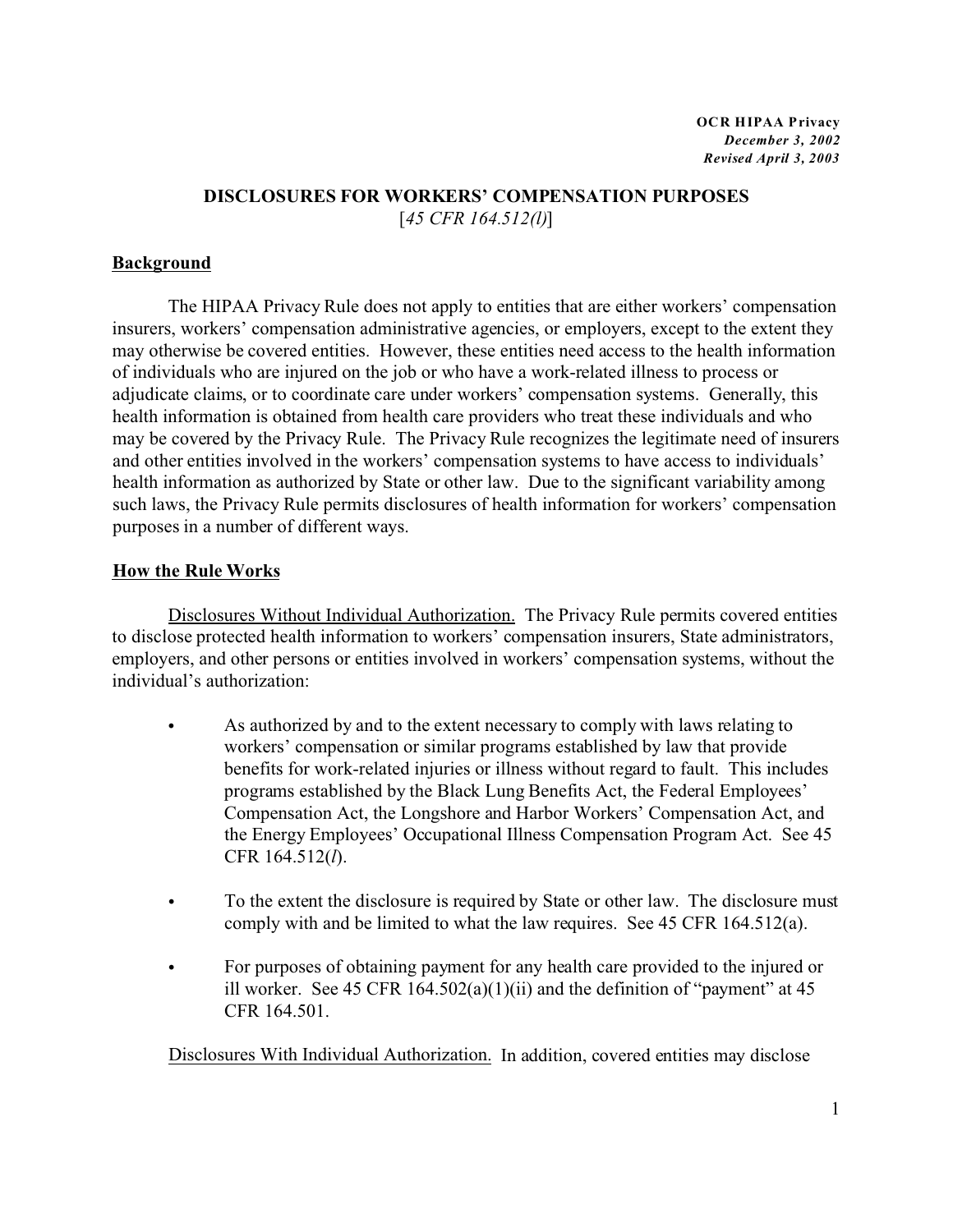**OCR HIPAA Privacy** *December 3, 2002 Revised April 3, 2003*

protected health information to workers' compensation insurers and others involved in workers' compensation systems where the individual has provided his or her authorization for the release of the information to the entity. The authorization must contain the elements and otherwise meet the requirements specified at 45 CFR 164.508.

Minimum Necessary. Covered entities are required reasonably to limit the amount of protected health information disclosed under 45 CFR 164.512(l) to the minimum necessary to accomplish the workers' compensation purpose. Under this requirement, protected health information may be shared for such purposes to the full extent authorized by State or other law.

In addition, covered entities are required reasonably to limit the amount of protected health information disclosed for payment purposes to the minimum necessary. Covered entities are permitted to disclose the amount and types of protected health information that are necessary to obtain payment for health care provided to an injured or ill worker.

Where a covered entity routinely makes disclosures for workers' compensation purposes under 45 CFR 164.512(*l*) or for payment purposes, the covered entity may develop standard protocols as part of its minimum necessary policies and procedures that address the type and amount of protected health information to be disclosed for such purposes.

Where protected health information is requested by a State workers' compensation or other public official, covered entities are permitted to reasonably rely on the official's representations that the information requested is the minimum necessary for the intended purpose. See 45 CFR 164.514(d)(3)(iii)(A).

Covered entities are not required to make a minimum necessary determination when disclosing protected health information as required by State or other law, or pursuant to the individual's authorization. See 45 CFR 164.502(b).

The Department will actively monitor the effects of the Privacy Rule, and in particular, the minimum necessary standard, on the workers' compensation systems and consider proposing modifications, where appropriate, to ensure that the Rule does not have any unintended negative effects that disturb these systems.

Refer to the fact sheet and frequently asked questions on this web site about the minimum necessary standard, or to 45 CFR 164.502(b) and 164.514(d), for more information.

#### **Frequently Asked Questions**